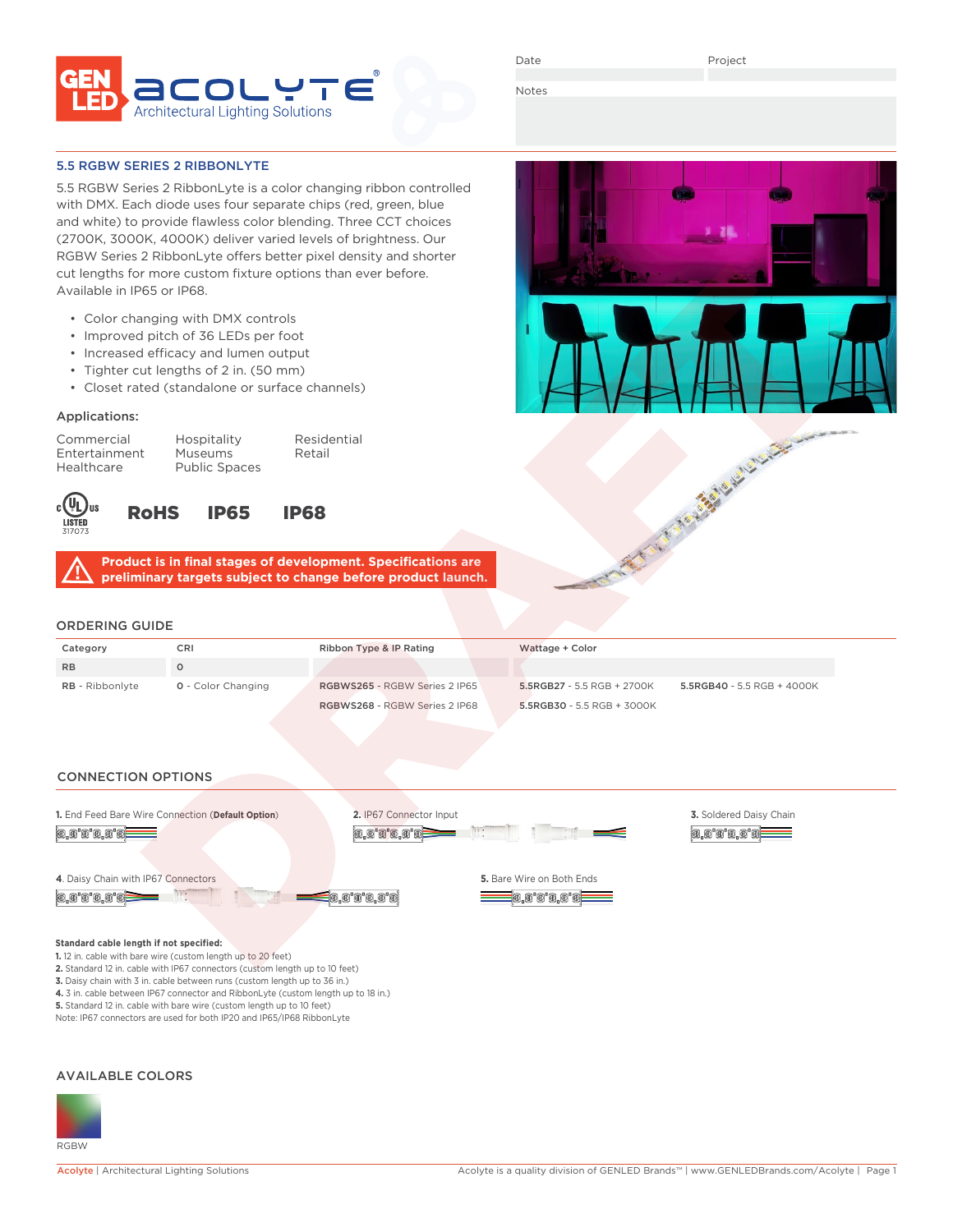

### SPECIFICATIONS / DIAGRAM / USAGE GUIDELINES

|                                      | 5.5 RGBW Series 2 RibbonLyte                                                                                                                                                                                                                                                  |  |  |  |  |  |  |
|--------------------------------------|-------------------------------------------------------------------------------------------------------------------------------------------------------------------------------------------------------------------------------------------------------------------------------|--|--|--|--|--|--|
| <b>Operating Voltage</b>             | 24 V                                                                                                                                                                                                                                                                          |  |  |  |  |  |  |
| <b>Power Consumption</b>             | 5.5 W/ft (18.0 W/m)                                                                                                                                                                                                                                                           |  |  |  |  |  |  |
| Current (mA) - 24V                   | 229 mA/ft (752 mA/m)                                                                                                                                                                                                                                                          |  |  |  |  |  |  |
| LED Pitch                            | 36 LEDs/ft (120 LEDs/m)                                                                                                                                                                                                                                                       |  |  |  |  |  |  |
| <b>Protection Rating</b>             | IP65, IP68                                                                                                                                                                                                                                                                    |  |  |  |  |  |  |
| Dimming/Control                      | DMX / Lutron Hi-Lume 1% dimming & Hi-Lume Premier 0.1% L3D0 LED drivers / Lutron VIVE code compliance available                                                                                                                                                               |  |  |  |  |  |  |
| <b>Operating Temperature</b>         | -40° F to 140° F (-40° C to 60° C)                                                                                                                                                                                                                                            |  |  |  |  |  |  |
| <b>Colors/Color Temperatures</b>     | RGBW (2700K), RGBW (3000K), RGBW (4000K)                                                                                                                                                                                                                                      |  |  |  |  |  |  |
| Lumens - RGBW                        | 305 lm/ft (1000 lm/m) All LEDs at 100%                                                                                                                                                                                                                                        |  |  |  |  |  |  |
| <b>Binning Tolerance</b>             | +/- 100K (White)                                                                                                                                                                                                                                                              |  |  |  |  |  |  |
| <b>LED Beam Angle</b>                | 120°                                                                                                                                                                                                                                                                          |  |  |  |  |  |  |
| Lamp Life                            | 50,000 Hours                                                                                                                                                                                                                                                                  |  |  |  |  |  |  |
| Cuttable Length                      | 1.97 in (50 mm)                                                                                                                                                                                                                                                               |  |  |  |  |  |  |
| Lumens/Watt - RGBW                   | 59 lm/W (All LEDs at 100%)                                                                                                                                                                                                                                                    |  |  |  |  |  |  |
| <b>Constant Voltage</b>              | $\checkmark$                                                                                                                                                                                                                                                                  |  |  |  |  |  |  |
| Cable Length                         | 12 in (30.5 cm)                                                                                                                                                                                                                                                               |  |  |  |  |  |  |
| Certifications                       | UL 2108 Issued: 2016/06/17 Ed: 1 Rev: 2021/10/16 Low Voltage Lighting Systems.<br>CSA C22.2 No. 250.0, General Requirements for Luminaires.<br>ROHS compliant UL 2108.<br>Suitable for use in closets, compliant with NFPA® 70, NEC® Section 410.16 (A)(3) and 410.16 (C)(5). |  |  |  |  |  |  |
| <b>Top View</b><br><b>DIMENSIONS</b> | Side View<br><b>Dimensions</b>                                                                                                                                                                                                                                                |  |  |  |  |  |  |
| 迎<br>IP65                            | Width 0.47 in (12 mm)<br>'O'O,O'O}<br>Max Length 19 ft 7.9 in (6 m)<br><u>in-an</u><br>Height 0.125 in (3.2 mm)<br>CUTTABLE EVERY: 1.97 in (50 mm)                                                                                                                            |  |  |  |  |  |  |
| IP68                                 | Width 0.58 in (14.8 mm)<br>Max Length 19 ft 7.9 in (6 m)<br>metern.<br>Height 0.21 in (5.3 mm)<br>CUTTABLE EVERY: 1.97 in (50 mm)                                                                                                                                             |  |  |  |  |  |  |

USAGE GUIDELINES

- IP65 and IP68 RibbonLyte are not field cuttable. All custom cuts and connections for these models must be performed at the factory to ensure waterproofing standards are met. Any modification of this on the field or by end user will result in a voided warranty.
- When installing this product take into account the surface temperature of the material this product is mounted to. Many building surfaces which are exposed to direct sunlight exceed the 70° C / 158° F maximum that our product is rated for. High risk locations like this should be avoided.
- Our IP65 can be used in wet, outdoor locations around swimming pools and spa tubs, but our products are not intended to be submerged in pools and fountains and do not carry UL676 certification to do so.
- Please refer to our RibbonLyte Proper Use Guide in our *Application Guide* for more information. Available for download at www.GENLEDBrands.com/Acolyte.
- Compatible with a wide variety of control products including the entire line of Lutron dimming systems.
- For use with Acolyte drivers, 0-10V dimming modules and interface controllers (DMXINF models).
- Use with non-Acolyte supplied drivers is not supported or warrantied.
- Due to the nature of the product, RibbonLyte cuttable lengths are generally longer or shorter than the customer requested length. Unless specified, RibbonLyte is factory cut at the shorter cuttable point.
- We reserve the right to make changes to product lineup, specifications, design and finishes at any time without notice.

Acolyte does not warrant or represent that the information is free from errors or omission. The information may change without notice and Acolyte is not in any way liable for the accuracy of any information printed and stored or in any way interpreted or used.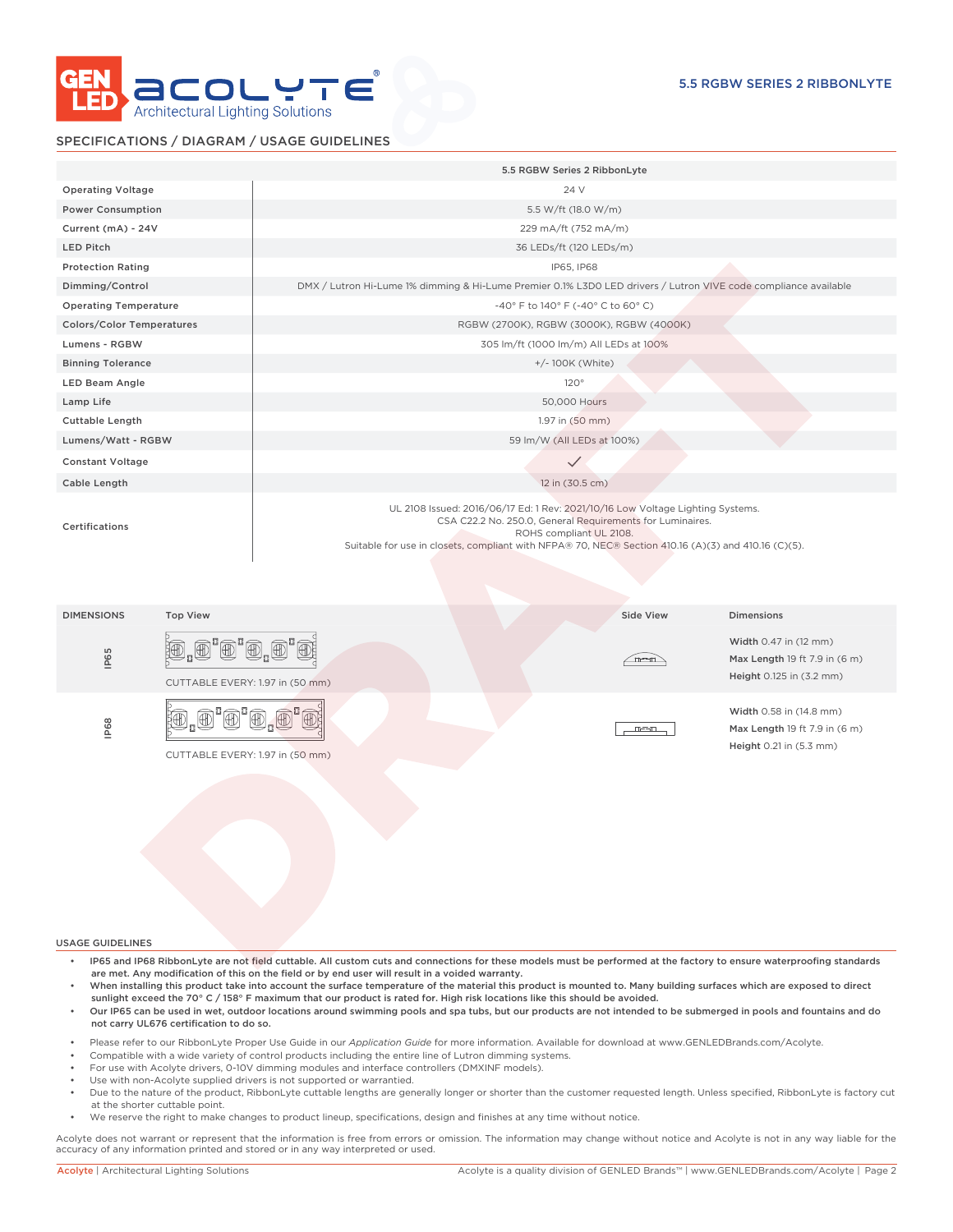

# CHANNEL COMPATIBILITY / CHANNEL OPTIONS

| <b>CHANNEL</b>  | <b>IP65</b>                  | <b>IP68</b>  | <b>SURFACE MOUNTED CHANNELS</b> |                                     |                                                                                                            |                 |                  |                                                                                                                                              |                  |                                                                                                                                                 |
|-----------------|------------------------------|--------------|---------------------------------|-------------------------------------|------------------------------------------------------------------------------------------------------------|-----------------|------------------|----------------------------------------------------------------------------------------------------------------------------------------------|------------------|-------------------------------------------------------------------------------------------------------------------------------------------------|
| AC1             | $\checkmark$                 |              |                                 | LENS OPTIONS: C - Clear F - Frosted | K - Black                                                                                                  |                 |                  | M - Milky NP - Narrow Prismatic WP - Wide Prismatic RM - Round Milky SM - Square Milky                                                       |                  |                                                                                                                                                 |
| AC <sub>2</sub> | $\checkmark$                 |              |                                 |                                     |                                                                                                            |                 |                  |                                                                                                                                              |                  |                                                                                                                                                 |
| AC3             | $\checkmark$                 |              |                                 |                                     |                                                                                                            |                 |                  |                                                                                                                                              |                  |                                                                                                                                                 |
| AC4             | $\checkmark$                 | ✓            |                                 |                                     |                                                                                                            |                 |                  |                                                                                                                                              |                  |                                                                                                                                                 |
| AC5             | $\checkmark$                 |              |                                 |                                     |                                                                                                            |                 |                  |                                                                                                                                              |                  |                                                                                                                                                 |
| AC14            | $\checkmark$                 |              |                                 |                                     |                                                                                                            |                 |                  |                                                                                                                                              |                  |                                                                                                                                                 |
| AP1             | $\checkmark$                 | $\checkmark$ | AC1                             | AC <sub>2</sub>                     | AC3                                                                                                        | AC4             | $AC5\,$          | AC14                                                                                                                                         | AP1              | AS1                                                                                                                                             |
| AR1             | $\checkmark$                 |              | C, F, M                         | C, F, M                             | C, F, M                                                                                                    | C, F, M         | C, F, M          | SM                                                                                                                                           | C, K, M, SM      | C, F, M                                                                                                                                         |
| AR <sub>2</sub> | $\checkmark$                 |              |                                 |                                     |                                                                                                            |                 |                  |                                                                                                                                              |                  |                                                                                                                                                 |
| AR3             | $\checkmark$                 |              |                                 |                                     |                                                                                                            |                 |                  |                                                                                                                                              |                  |                                                                                                                                                 |
| AR5             |                              |              |                                 |                                     |                                                                                                            |                 |                  |                                                                                                                                              |                  |                                                                                                                                                 |
| AR8             |                              |              |                                 |                                     |                                                                                                            |                 |                  |                                                                                                                                              |                  |                                                                                                                                                 |
| <b>AR10</b>     |                              |              | AS <sub>2</sub>                 | AS3                                 | AS6                                                                                                        | AS12            | AS13             | AS14                                                                                                                                         | AS16             | AS23                                                                                                                                            |
| AR14            | $\checkmark$                 |              | C, F, M                         | C, F, M                             | C, F, M                                                                                                    | <b>RM</b>       | RM, SM           | <b>SM</b>                                                                                                                                    | C, K, M          | C, K, M, SM                                                                                                                                     |
| AR16            | $\checkmark$                 |              |                                 |                                     |                                                                                                            |                 |                  |                                                                                                                                              |                  |                                                                                                                                                 |
| AR20            | $\checkmark$                 |              |                                 |                                     |                                                                                                            |                 |                  |                                                                                                                                              |                  |                                                                                                                                                 |
| AR23            |                              |              |                                 |                                     |                                                                                                            |                 |                  |                                                                                                                                              |                  |                                                                                                                                                 |
| AR25            | $\checkmark$                 | $\checkmark$ |                                 |                                     |                                                                                                            |                 |                  |                                                                                                                                              |                  |                                                                                                                                                 |
| AR30            | $\checkmark$                 | $\checkmark$ | AS28                            | AS30                                | AS53                                                                                                       | AT4             | AT5              | AT11                                                                                                                                         | AW12             | AW14                                                                                                                                            |
| AR33            | $\checkmark$                 | $\checkmark$ | M, NP, WP                       | M, RM, SM                           | M, NP, WP                                                                                                  | C, F, M         | C, F, M          | C, F, M                                                                                                                                      | C, K, M, RM      | C, K, M                                                                                                                                         |
| AS1             | $\checkmark$                 |              |                                 |                                     |                                                                                                            |                 |                  |                                                                                                                                              |                  |                                                                                                                                                 |
| AS <sub>2</sub> | $\checkmark$                 |              |                                 |                                     |                                                                                                            |                 |                  |                                                                                                                                              |                  |                                                                                                                                                 |
| AS3             | $\checkmark$                 | $\checkmark$ |                                 |                                     |                                                                                                            |                 |                  |                                                                                                                                              |                  |                                                                                                                                                 |
| AS6             | $\checkmark$                 | $\checkmark$ |                                 |                                     |                                                                                                            |                 |                  |                                                                                                                                              |                  |                                                                                                                                                 |
| AS10            |                              |              | AW35                            | AW38                                | AW38                                                                                                       | <b>B1</b>       | <b>B2</b>        | C <sub>22</sub>                                                                                                                              | GL <sub>2</sub>  | <b>ROUND</b>                                                                                                                                    |
| AS12            | $\checkmark$<br>$\checkmark$ |              | C, F, M                         | M, RM, SM                           | C, F, M                                                                                                    | C, F, M         | <b>RM</b>        | C, F, M                                                                                                                                      | C, F, M          | C, F, M                                                                                                                                         |
| AS13<br>AS14    | $\checkmark$                 |              |                                 |                                     |                                                                                                            |                 |                  |                                                                                                                                              |                  |                                                                                                                                                 |
| AS16            | $\checkmark$                 | $\checkmark$ |                                 |                                     |                                                                                                            |                 |                  |                                                                                                                                              |                  |                                                                                                                                                 |
| <b>AS20G</b>    |                              |              |                                 |                                     |                                                                                                            |                 |                  |                                                                                                                                              |                  |                                                                                                                                                 |
| AS23            | $\checkmark$                 | $\checkmark$ |                                 |                                     |                                                                                                            |                 |                  |                                                                                                                                              |                  |                                                                                                                                                 |
| AS28            | $\checkmark$                 | $\checkmark$ | ROUND12                         | ROUND20                             | <b>WH35</b>                                                                                                |                 |                  |                                                                                                                                              |                  |                                                                                                                                                 |
| AS30            | $\checkmark$                 | $\checkmark$ | C, K, M                         | C, K, M                             | C, F, M                                                                                                    |                 |                  |                                                                                                                                              |                  |                                                                                                                                                 |
| AS53            | $\checkmark$                 | $\checkmark$ |                                 |                                     |                                                                                                            |                 |                  |                                                                                                                                              |                  |                                                                                                                                                 |
| AT4             | $\checkmark$                 | $\checkmark$ |                                 |                                     |                                                                                                            |                 |                  |                                                                                                                                              |                  |                                                                                                                                                 |
| AT5             | $\checkmark$                 | $\checkmark$ | <b>RECESSED CHANNELS</b>        |                                     |                                                                                                            |                 |                  |                                                                                                                                              |                  |                                                                                                                                                 |
| AT11            | $\checkmark$                 |              |                                 | LENS OPTIONS: C - Clear F - Frosted | K - Black                                                                                                  | $M -$ Milky     |                  | NP - Narrow Prismatic WP - Wide Prismatic                                                                                                    | RM - Round Milky | <b>SM</b> - Square Milky                                                                                                                        |
| AW10            |                              |              |                                 |                                     |                                                                                                            |                 |                  |                                                                                                                                              |                  |                                                                                                                                                 |
| AW12            | $\checkmark$                 |              |                                 |                                     |                                                                                                            |                 |                  |                                                                                                                                              |                  |                                                                                                                                                 |
| AW14            | $\checkmark$                 |              |                                 |                                     |                                                                                                            |                 |                  |                                                                                                                                              |                  |                                                                                                                                                 |
| AW35            | $\checkmark$                 | $\checkmark$ |                                 |                                     |                                                                                                            |                 |                  |                                                                                                                                              |                  |                                                                                                                                                 |
| AW38            | $\checkmark$                 | $\checkmark$ |                                 |                                     |                                                                                                            |                 |                  |                                                                                                                                              |                  |                                                                                                                                                 |
| AW40            |                              |              | AR1                             | AR <sub>2</sub>                     | AR3                                                                                                        | AR14            | AR <sub>16</sub> | AR20                                                                                                                                         | AR25             | AR30                                                                                                                                            |
| <b>B1</b>       | $\checkmark$                 |              |                                 | C, F, M                             | C, F, M                                                                                                    |                 | C, K, M          | C, K, M, SM                                                                                                                                  | M, RM, SM        | M, RM, SM                                                                                                                                       |
| <b>B2</b>       | $\checkmark$                 |              |                                 |                                     |                                                                                                            |                 |                  |                                                                                                                                              |                  |                                                                                                                                                 |
| C <sub>22</sub> | $\checkmark$                 |              |                                 |                                     |                                                                                                            |                 |                  |                                                                                                                                              |                  |                                                                                                                                                 |
| GL1             | $\checkmark$                 |              |                                 |                                     |                                                                                                            |                 |                  |                                                                                                                                              |                  |                                                                                                                                                 |
| GL2             | $\checkmark$                 |              |                                 |                                     |                                                                                                            |                 |                  |                                                                                                                                              |                  |                                                                                                                                                 |
| ROUND           | $\checkmark$                 |              | AR33                            | GL1                                 | SC1                                                                                                        | SC <sub>2</sub> | SC3              | SC4                                                                                                                                          | SC5              | SC <sub>6</sub>                                                                                                                                 |
| ROUND12         | $\checkmark$                 |              | M, NP, WP                       | C, F, M                             | $\mathsf{M}% _{T}=\mathsf{M}_{T}\!\left( a,b\right) ,\ \mathsf{M}_{T}=\mathsf{M}_{T}\!\left( a,b\right) ,$ | М               | M                | M, RM, SM                                                                                                                                    | M, RM, SM        | C, K, M, SM                                                                                                                                     |
| ROUND20         | $\checkmark$                 | $\checkmark$ |                                 |                                     |                                                                                                            |                 |                  |                                                                                                                                              |                  |                                                                                                                                                 |
| SC1             | $\checkmark$                 | ✓            |                                 |                                     |                                                                                                            |                 |                  |                                                                                                                                              |                  |                                                                                                                                                 |
| SC <sub>2</sub> | $\checkmark$                 | $\checkmark$ |                                 |                                     |                                                                                                            |                 |                  |                                                                                                                                              |                  |                                                                                                                                                 |
| SC3             | $\checkmark$                 |              |                                 |                                     |                                                                                                            |                 |                  |                                                                                                                                              |                  |                                                                                                                                                 |
| SC4             | $\checkmark$                 |              | W31                             |                                     |                                                                                                            |                 |                  |                                                                                                                                              |                  |                                                                                                                                                 |
| SC <sub>5</sub> | $\checkmark$                 | $\checkmark$ | C, F, M                         |                                     |                                                                                                            |                 |                  |                                                                                                                                              |                  |                                                                                                                                                 |
| SC <sub>6</sub> | $\checkmark$                 | $\checkmark$ |                                 |                                     |                                                                                                            |                 |                  |                                                                                                                                              |                  |                                                                                                                                                 |
| SC-CORNER1      |                              |              |                                 |                                     |                                                                                                            |                 |                  |                                                                                                                                              |                  |                                                                                                                                                 |
| SC-CORNER2      |                              |              | <b>DISCLAIMER</b>               |                                     |                                                                                                            |                 |                  |                                                                                                                                              |                  |                                                                                                                                                 |
| <b>ST10</b>     |                              |              |                                 |                                     |                                                                                                            |                 |                  |                                                                                                                                              |                  | When installing this product take into account the surface temperature of the material this product is mounted to. Many building surfaces which |
| W31             | $\checkmark$                 | $\checkmark$ |                                 |                                     |                                                                                                            |                 |                  | are exposed to direct sunlight exceed the 70°C/158°F maximum that our product is rated for. High risk locations like this should be avoided. |                  |                                                                                                                                                 |
| <b>WH35</b>     | $\checkmark$                 | $\checkmark$ |                                 |                                     |                                                                                                            |                 |                  | Our IP68 product is not intended to be submerged in pools and fountains and does not carry UL676 certification to do so.                     |                  |                                                                                                                                                 |